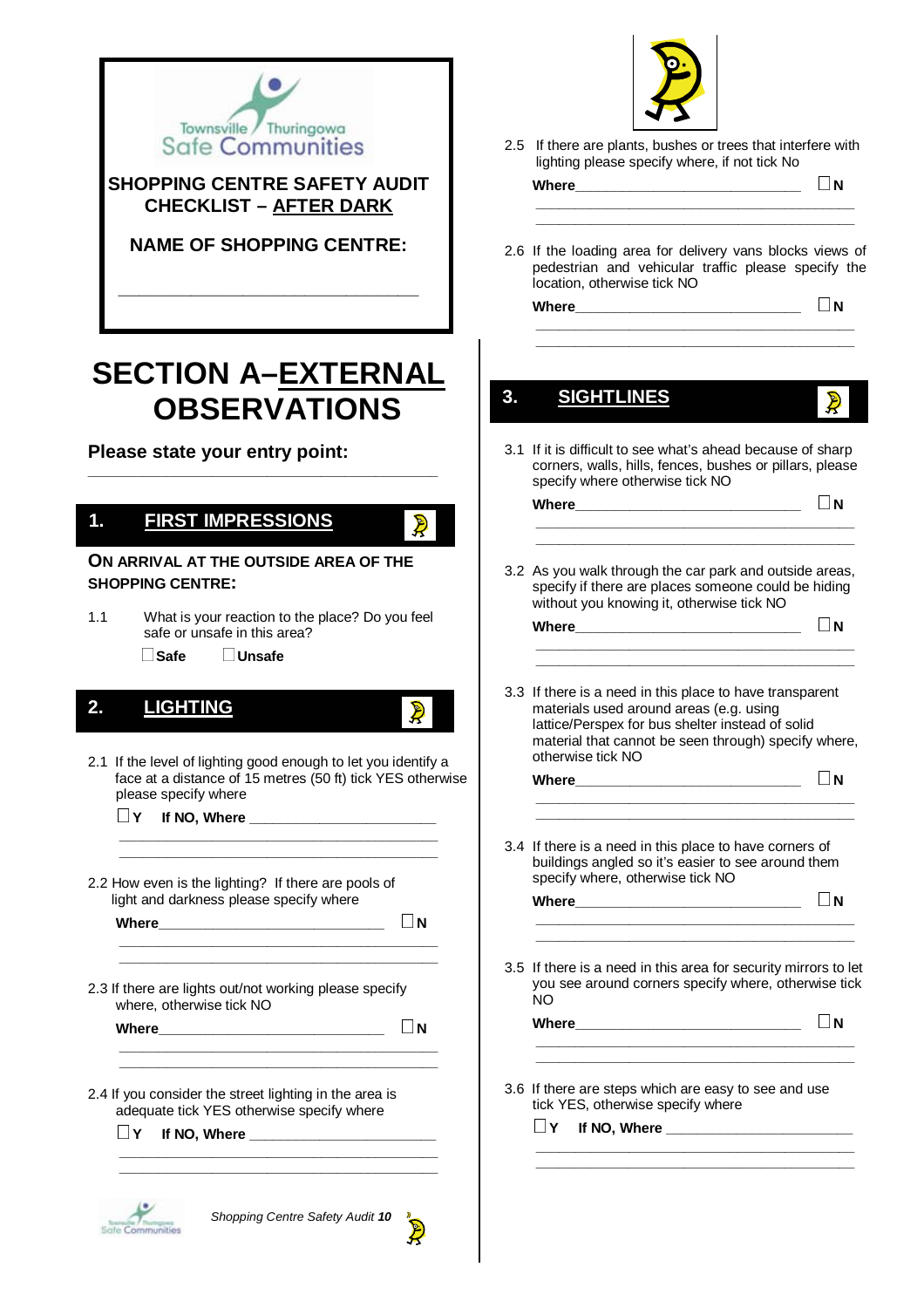#### **4. ATMs (Automated Teller Machines)**

- 4.1 Do you feel safe accessing the outside ATMs?  $\Box$  Y if  $\Box$  N specify location:
- 4.2 If people can see over your shoulder when you use the ATM, specify the location, otherwise tick NO

 **\_\_\_\_\_\_\_\_\_\_\_\_\_\_\_\_\_\_\_\_\_\_\_\_\_\_\_\_\_\_\_\_\_\_\_\_\_\_\_\_\_ \_\_\_\_\_\_\_\_\_\_\_\_\_\_\_\_\_\_\_\_\_\_\_\_\_\_\_\_\_\_\_\_\_\_\_\_\_\_\_\_\_** 

- **Y location:\_\_\_\_\_\_\_\_\_\_\_\_\_\_\_\_\_\_\_\_\_\_\_\_ <sup>N</sup>**
- 4.3 Screening of the ATM Is the ATM in an area where there are lots of people so that you feel safe or is it isolated?

 **\_\_\_\_\_\_\_\_\_\_\_\_\_\_\_\_\_\_\_\_\_\_\_\_\_\_\_\_\_\_\_\_\_\_\_\_\_\_\_\_\_** 

 $\frac{1}{\sqrt{2}}$  ,  $\frac{1}{\sqrt{2}}$  ,  $\frac{1}{\sqrt{2}}$  ,  $\frac{1}{\sqrt{2}}$  ,  $\frac{1}{\sqrt{2}}$  ,  $\frac{1}{\sqrt{2}}$  ,  $\frac{1}{\sqrt{2}}$  ,  $\frac{1}{\sqrt{2}}$  ,  $\frac{1}{\sqrt{2}}$  ,  $\frac{1}{\sqrt{2}}$  ,  $\frac{1}{\sqrt{2}}$  ,  $\frac{1}{\sqrt{2}}$  ,  $\frac{1}{\sqrt{2}}$  ,  $\frac{1}{\sqrt{2}}$  ,  $\frac{1}{\sqrt{2}}$  $\frac{1}{\sqrt{2}}$  ,  $\frac{1}{\sqrt{2}}$  ,  $\frac{1}{\sqrt{2}}$  ,  $\frac{1}{\sqrt{2}}$  ,  $\frac{1}{\sqrt{2}}$  ,  $\frac{1}{\sqrt{2}}$  ,  $\frac{1}{\sqrt{2}}$  ,  $\frac{1}{\sqrt{2}}$  ,  $\frac{1}{\sqrt{2}}$  ,  $\frac{1}{\sqrt{2}}$  ,  $\frac{1}{\sqrt{2}}$  ,  $\frac{1}{\sqrt{2}}$  ,  $\frac{1}{\sqrt{2}}$  ,  $\frac{1}{\sqrt{2}}$  ,  $\frac{1}{\sqrt{2}}$ 

- **<sup>Y</sup>** in good public area
- $\Box$  **N** Isolated (specify the location)  $\Box$

#### **4. ISOLATION FROM BEING SEEN / 5. ISOLATION FROM BEING SEEN / HEARD HEARD**

5.1 How close is the nearest telephone if you need to call for help?  **\_\_\_\_\_\_\_\_\_\_\_\_\_\_\_\_\_\_\_\_\_\_\_\_\_\_\_\_\_\_\_\_\_\_\_\_\_\_\_\_\_** 

 **\_\_\_\_\_\_\_\_\_\_\_\_\_\_\_\_\_\_\_\_\_\_\_\_\_\_\_\_\_\_\_\_\_\_\_\_\_\_\_\_\_ \_\_\_\_\_\_\_\_\_\_\_\_\_\_\_\_\_\_\_\_\_\_\_\_\_\_\_\_\_\_\_\_\_\_\_\_\_\_\_\_\_** 

5.2 Is there adequate signage which tells you where the nearest telephone is?

- **N**∴5.3 Do you know where to go to get help?
	- If **Y where:\_\_\_\_\_\_\_\_\_\_\_\_\_\_\_\_\_\_\_\_\_\_\_\_ <sup>N</sup>**
		-

 $\mathbf{D}$ 

5.4 If you screamed for help would you be heard by another person (such as a security guard, parking lot attendant, trolley boy etc)?

 **\_\_\_\_\_\_\_\_\_\_\_\_\_\_\_\_\_\_\_\_\_\_\_\_\_\_\_\_\_\_\_\_\_\_\_\_\_\_\_\_\_ \_\_\_\_\_\_\_\_\_\_\_\_\_\_\_\_\_\_\_\_\_\_\_\_\_\_\_\_\_\_\_\_\_\_\_\_\_\_\_\_\_** 

 $\Box$ **Y**  $\Box$ **N** 

**5. GRAFFITI, VANDALISM and 6. GRAFFITI VANDALISM and AREAS OF NEGLECT AREAS OF NEGLECT**

#### **NEARBY LAND USES:**

6.1 If there is graffiti, litter or signs of vandalism which make you feel unsafe, specify where or tick NO

 **\_\_\_\_\_\_\_\_\_\_\_\_\_\_\_\_\_\_\_\_\_\_\_\_\_\_\_\_\_\_\_\_\_\_\_\_\_\_\_\_\_** 

**Where\_\_\_\_\_\_\_\_\_\_\_\_\_\_\_\_\_\_\_\_\_\_\_\_\_\_\_\_\_ <sup>N</sup>**

|     | 6.2 Does the LAND around the shopping centre seem<br>owned and cared for, or is it desolate, abandoned<br>and look like a place where unlawful activity might go<br>unnoticed?                                         |
|-----|------------------------------------------------------------------------------------------------------------------------------------------------------------------------------------------------------------------------|
|     | Owned/Cared for   Desolate/Abandoned                                                                                                                                                                                   |
| 6.3 | Is there more than one way out of the area for a<br>person who feels threatened?                                                                                                                                       |
|     | l IY<br>$\Box$ N If NO specify location:                                                                                                                                                                               |
|     | THE SHOPPING CENTRE PRECINCT:                                                                                                                                                                                          |
|     | 6.4 If there is graffiti, litter or signs of vandalism which<br>make you feel unsafe, specify where or tick NO                                                                                                         |
|     | $\blacksquare$<br>Where $\_\_$                                                                                                                                                                                         |
|     | 6.5 Do the CAR PARK and PUBLIC TRANSPORT stop<br>areas around the shopping centre seem owned and<br>cared for, or are they desolate, abandoned and look<br>like a place where unlawful activity might go<br>unnoticed? |
|     | <b>Owned/Cared for</b>                                                                                                                                                                                                 |
|     | Desolate/Abandoned<br>Location: <b>All According to the Street</b>                                                                                                                                                     |
|     | 6.6 Is there more than one way out of the area<br>for a person who feels threatened?                                                                                                                                   |
|     | $\Box$ Y                                                                                                                                                                                                               |
|     |                                                                                                                                                                                                                        |
|     | <b>MOVEMENT PREDICTABILI</b>                                                                                                                                                                                           |
|     | 7.1(a) Are all entrances and exits of corridors, tunnels,<br>walkways, stairs, lanes or paths etc clear of<br>obstruction?                                                                                             |
|     | Y     <mark>N</mark><br>7.1(b) If no, what and where, is the obstruction?                                                                                                                                              |
|     |                                                                                                                                                                                                                        |
|     | 7.2 If there are corners, recessed doors or bushes where                                                                                                                                                               |

someone could hide and wait for you please specify the location, otherwise tick NO

 **\_\_\_\_\_\_\_\_\_\_\_\_\_\_\_\_\_\_\_\_\_\_\_\_\_\_\_\_\_\_\_\_\_\_\_\_\_\_\_\_\_** 

**Where\_\_\_\_\_\_\_\_\_\_\_\_\_\_\_\_\_\_\_\_\_\_\_\_\_\_\_\_\_ <sup>N</sup>**

 $50$ 

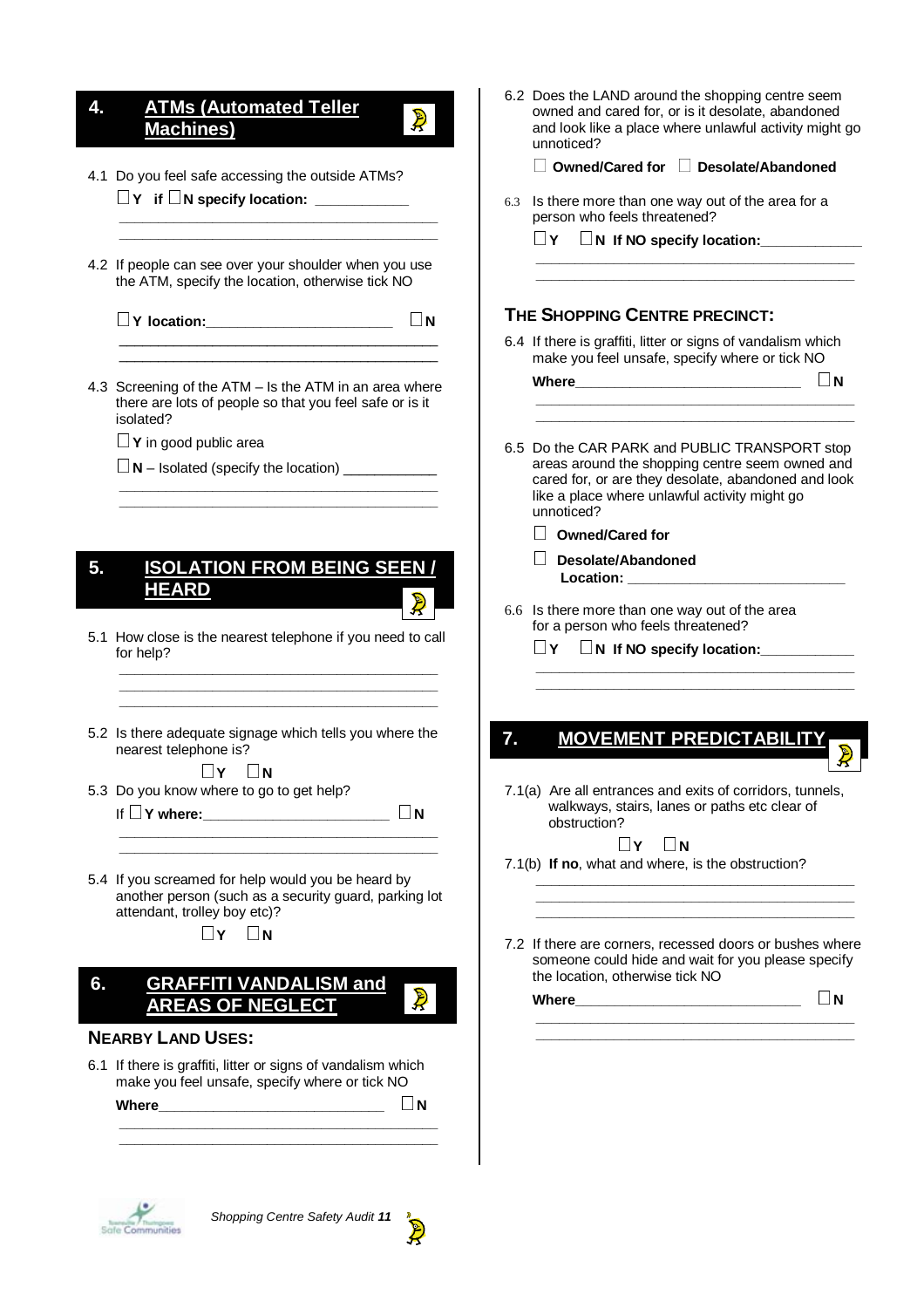## **7. SIGNS 8. SIGNS**

- $\mathbf{D}$
- 8.1 On arrival at the parking areas is there adequate signage about best access for wheelchair/disability access into the shopping centre?

**N E** I **Y N**<br>8.2 Are there enough signs and maps so that people can find their way around easily? (being confused about where to go makes a person feel more vulnerable to harassment or assault).

**N EXECTS IV** DN<br>8.3 Are public transport signs (bus stops and taxi ranks) adequate?

**N**∴8.4 Is there brail signage available?

 $\Box$ **Y**  $\Box$ **N** 

#### **8. PUBLIC TRANSPORT STOPS 9. PUBLIC TRANSPORT STOPS**

 **\_\_\_\_\_\_\_\_\_\_\_\_\_\_\_\_\_\_\_\_\_\_\_\_\_\_\_\_\_\_\_\_\_\_\_\_\_\_\_\_\_ \_\_\_\_\_\_\_\_\_\_\_\_\_\_\_\_\_\_\_\_\_\_\_\_\_\_\_\_\_\_\_\_\_\_\_\_\_\_\_\_\_** 

 **\_\_\_\_\_\_\_\_\_\_\_\_\_\_\_\_\_\_\_\_\_\_\_\_\_\_\_\_\_\_\_\_\_\_\_\_\_\_\_\_\_ \_\_\_\_\_\_\_\_\_\_\_\_\_\_\_\_\_\_\_\_\_\_\_\_\_\_\_\_\_\_\_\_\_\_\_\_\_\_\_\_\_** 

- 9.1 Do you feel safe at the bus stops? ■ Y if ■ N why not? ■ <u>Window</u>
- 9.2 Do you feel safe at the taxi rank?  $\Box$  Y if  $\Box$  N why not?
- 9.3 Do you feel safe using the pedestrian walkways? **Y if N why not? \_\_\_\_\_\_\_\_\_\_\_\_\_\_\_\_\_\_\_\_\_**
- 9.4 Are the bus stops, taxi rank and pedestrian routes well enough lit to identify a human face at 15 metres (50 ft)?

 **\_\_\_\_\_\_\_\_\_\_\_\_\_\_\_\_\_\_\_\_\_\_\_\_\_\_\_\_\_\_\_\_\_\_\_\_\_\_\_\_\_ \_\_\_\_\_\_\_\_\_\_\_\_\_\_\_\_\_\_\_\_\_\_\_\_\_\_\_\_\_\_\_\_\_\_\_\_\_\_\_\_\_** 

 $\Box$ **Y**  $\Box$ **N** 

- 9.5 Are there signs to guide you to destinations?
	-
- **N**∴N
9.6 Is there more than one route to the bus stop?
- **N**∴9.7 Is there more than one route to the taxi rank?
	-
- $\Box Y \quad \Box N$ <br>9.8 Is it easy to get on and off buses at the bus stop?  $\Box$  Y if  $\Box$  N why not?

 **\_\_\_\_\_\_\_\_\_\_\_\_\_\_\_\_\_\_\_\_\_\_\_\_\_\_\_\_\_\_\_\_\_\_\_\_\_\_\_\_\_ \_\_\_\_\_\_\_\_\_\_\_\_\_\_\_\_\_\_\_\_\_\_\_\_\_\_\_\_\_\_\_\_\_\_\_\_\_\_\_\_\_** 

| 10.               | <b>OVERALL DESIGN</b>                                                                                                                                                                                |
|-------------------|------------------------------------------------------------------------------------------------------------------------------------------------------------------------------------------------------|
|                   |                                                                                                                                                                                                      |
| 10.1              | If there is sufficient lights and mirrors in<br>underground car parks, tunnels, corridors tick YES<br>otherwise specify where they are insufficient<br>l I¥<br>$\Box$ N If NO where: $\_\_\_\_\_\_\$ |
|                   |                                                                                                                                                                                                      |
| 10.2 <sub>1</sub> | If there are a confusing number of different levels in<br>the external parking areas please specify where or<br>tick NO                                                                              |
|                   | İΝ<br>Where                                                                                                                                                                                          |
|                   |                                                                                                                                                                                                      |
|                   |                                                                                                                                                                                                      |
| 11.               | <b>INJURY/FALLS PREVENTION</b>                                                                                                                                                                       |
| 11.1(a)           | Is there flat access from the car park, disability<br>parking bays into the shopping centre?                                                                                                         |
|                   | $\Box$ Y if $\Box$ N specify location:                                                                                                                                                               |
| 11.1(b)           | If No is a kerb ramp accessible to wheelchairs<br>provided to facilitate entry?                                                                                                                      |
| 11.1(c)           | N<br>∣∣Y<br>Are ramps no steeper than the required<br>slope/incline as designated by Australian<br>Standards (1:14 Normally; very short distance<br>can be 1:8)                                      |
|                   | $\sqcap$ Y<br>$\Box$ N If NO where:                                                                                                                                                                  |
|                   |                                                                                                                                                                                                      |
| 11.1(c)           | Do slope angles of pathways make it difficult to<br>keep a trolley, pram or wheelchair on an even<br>keel when pushed?                                                                               |
|                   | if $\Box$ Y Where:<br>$\overline{\mathsf{N}}$                                                                                                                                                        |
|                   |                                                                                                                                                                                                      |
|                   | 11.2 Are there enough disability parking bays?<br>$\Box$ Y $\Box$ N                                                                                                                                  |
|                   | 11.4 Are there specific parking bays for seniors?<br>$\mathbf{Y}$ N                                                                                                                                  |
| 11.3              | Are the disability parking bays adequate to enable<br>safe use by persons in wheelchairs? (a flat                                                                                                    |

allows for the car and wheelchair to be level when a person is being transferred from the car to a wheelchair)

 **\_\_\_\_\_\_\_\_\_\_\_\_\_\_\_\_\_\_\_\_\_\_\_\_\_\_\_\_\_\_\_\_\_\_\_\_\_\_\_\_\_ \_\_\_\_\_\_\_\_\_\_\_\_\_\_\_\_\_\_\_\_\_\_\_\_\_\_\_\_\_\_\_\_\_\_\_\_\_\_\_\_\_** 

surface no less than 3 metres (10 ft) wide which

**<sup>Y</sup>N If NO specify location:\_\_\_\_\_\_\_\_\_\_\_\_\_**